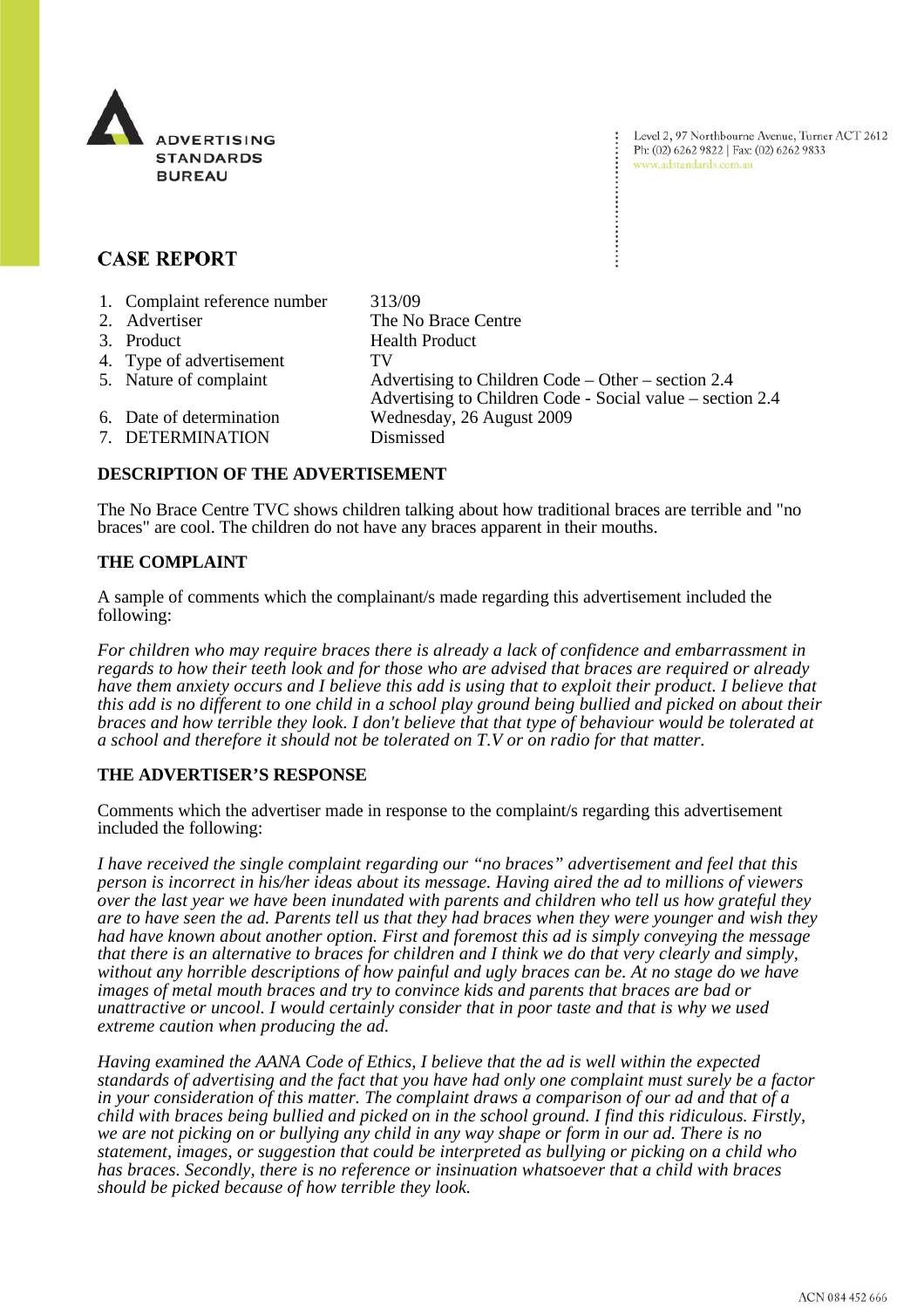*The person complaining states that this type of behaviour shouldn't be tolerated in schools and therefore should not be tolerated on television. I agree with this. Imagine an ad that had a close up face of a kid with metal braces and a face of acne and put it with wording like " who wants to be called metal mouth" and you would have an ad that is picking on kids or encouraging that behaviour.*

*Our ad is certainly nothing like that and I find this comparison absurd. The Nobrace Centre has been established to help children develop beautiful balanced faces by starting treatment early and correcting jaw alignment, breathing habits and crooked teeth. This treatment is enormously popular and such is the demand, A Current Affair contacted us recently to produce a story about what we do. In went to air last Monday 11th August and we have had 15 000 hits on our website in a week, thousands of emails and appointments to come and see us.* 

*I have sent you a copy of this segment as I feel it is important that you understand that the community interest in this is extremely high and the expectation of parents is that they be informed of other options. Our advertisement sends a simple message that alerts children and parents that there may be another way to fix their crooked teeth. A Current Affair is a great indicator of what the community is interested in and having spoken to the senior producer since the segment was aired, the response has also been enormous on their website. You will see that the whole concept of their story was that kids are having treatment that avoids extractions and braces, similar to our ad.*

*I believe the advertisement cannot possible contravene community standards. It is factual and does not promise to fix all children's teeth, as it simply states that we can help children avoid braces and extractions. Children are not misled or deceived into thinking that we will give them something that we cannot. The ad gives the child the knowledge that we may be able to help them. As previously discussed there are no images or events that are unduly frightening or distressing for children. It is such a straight forward, non emotional ad that is clear in its message. I think frightening or distressing would be to have a child in the dental chair ready to have a tooth pulled out, looking terrified. That would be completely unnecessary imagery, certainly with potential to cause distress.*

*In relation again to community standards, you may recall the television hit series "Ugly Betty." The advertisements to this enormously popular show featured ugly Betty close up with her full metal mouth braces. The show is called "Ugly Betty" and of course the viewer is led to believe that braces will make someone ugly. Whether this is offensive or not to children who have braces on, certainly the community accepted this show on mass, with its enormous ratings worldwide. So our ad cannot possibly contravene community standards, it simply did not use any negative connotations towards people with braces and does not attempt to embarrass or cause distress to children needing braces or those who have them. The community accepts the advertising of Ugly Betty showing her braces enlarged on the screen and calling her ugly, which is way different to the contents in our ad.*

*The complaint states that "there is already a lack of confidence and embarrassment (spelt incorrectly) in regards to how their teeth look." I don't agree that this is an issue. Many children are very confident whether they have straight or crooked teeth, or if they have braces or no braces. The complaint assumes that these children all have confidence issues and that's simply not the case. Even if a child does lack confidence due to the appearance of their teeth then this ad would certainly bring some helpful information that may indeed help overcome this problem. If a child already has braces and sees this ad, I am absolutely sure that it would not cause concern or embarrassment as the content does not show horrible images or have degrading wording towards braces. As previously discussed, the ad is simple and informative, nothing like the images of "Ugly Betty" advertising.*

*There is absolutely no way we have used any material to exploit our product as the complaint accuses us of doing. I think that it has been misinterpreted by this particular viewer and he or she is completely unaware of what the community desires to see and watch. It would be great if he or she could spend a day in our office and witness the transformations in the children's teeth and talk to them about how they felt when they saw the advertisement. I question the intelligence of the person making the complaint and the integrity of the complaint overall as in the description of the ad the following has been given:*

*"It shows young children talking about how traditional braces are terrible and no braces are cool." There is absolutely no talk of how traditional braces are "terrible" and this part of the complaint is simply fabricated. In reality the ad says "My Dentist said that I need braces," the*